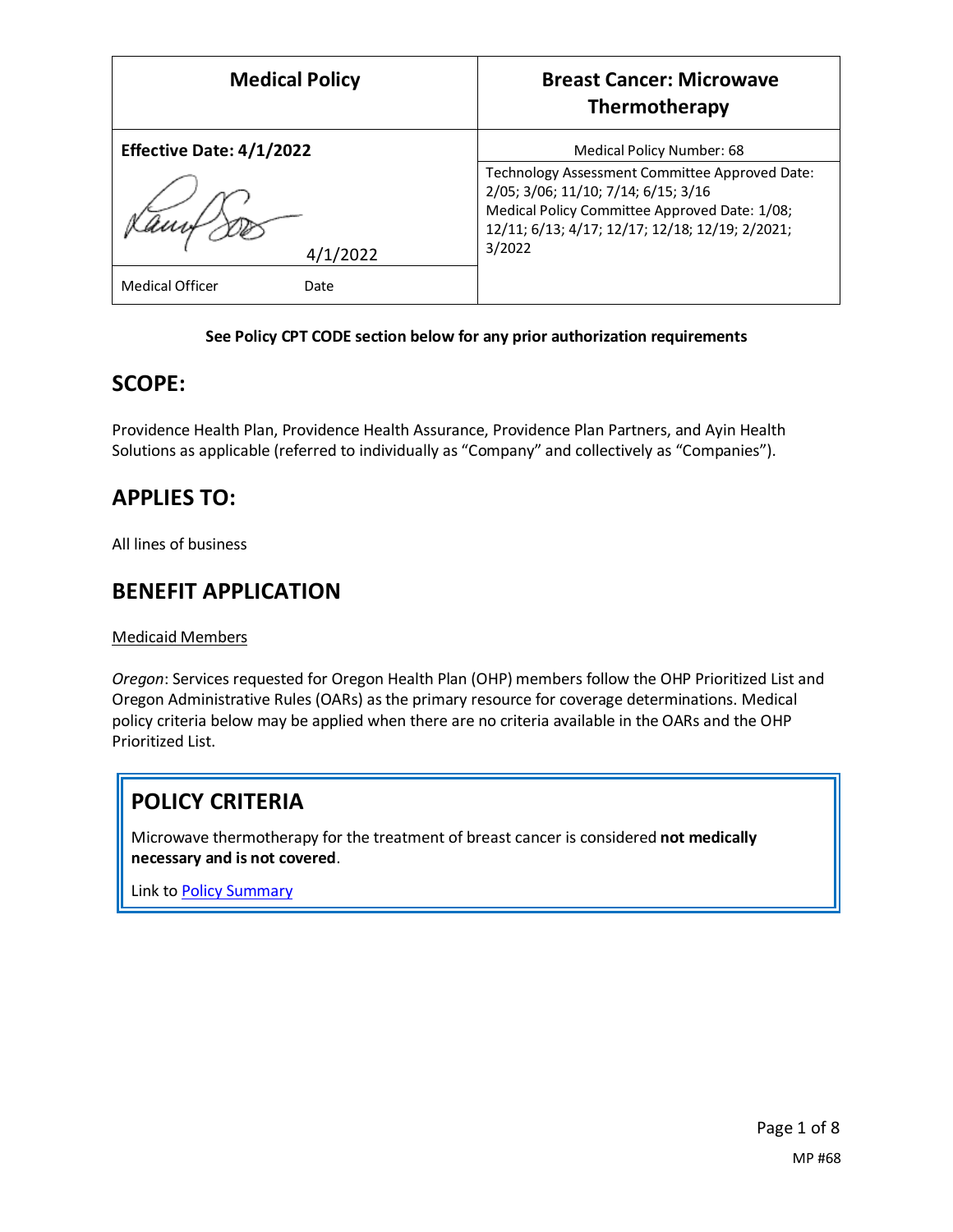# **CPT CODES**

| <b>All Lines of Business</b> |                                                                                                 |
|------------------------------|-------------------------------------------------------------------------------------------------|
|                              | <b>Unlisted Codes</b>                                                                           |
|                              | All unlisted codes will be reviewed for medical necessity, correct coding, and pricing at the   |
|                              | claim level. If an unlisted code is billed related to services addressed in this policy then it |
|                              | will be denied as not covered.                                                                  |
| 19499                        | Unlisted procedure, breast                                                                      |

## **DESCRIPTION**

### **Microwave Thermotherapy**

Microwave thermotherapy is a form of electromagnetic radiation that can be used to destroy tumor tissue through the application of heat. Microwave thermotherapy may also be referred to as microwave ablation, microwave coagulation or percutaneous microwave ablation/coagulation. This technique has been proposed as a minimally invasive technique to treatment several tumors including hepatic tumors, various gynecological cancers and breast cancer. Tumors in the breast are thought to be potential candidates for microwave thermotherapy due to higher water content of the tumor relative to the surrounding fatty tissue, allowing for preferential heating of the tumor and minimal damage to healthy tissue.

#### **Adaptive Phased Array Microwave Technology**

A novel microwave thermotherapy technology known as "Adaptive Phased Array" (APA), currently marketed by Medifocus Inc. (previously by Celsion) as the APA 1000, is intended to destroy breast tumors. According to Medifocus, "this technology permits properly designed microwave devices to focus and concentrate energy targeted at diseased tissue areas deep within the body and to heat them selectively, without adverse impact on surrounding healthy tissue."<sup>1</sup> The APA 1000 breast cancer treatment system is intended to destroy localized breast tumors through the application of heat alone or in combination with chemotherapy.

According to Medifocus, to use the focused microwave technology, "a minimally invasive disposable catheter sensor is inserted into the breast under ultrasound guidance to provide feedback signals for microwave focusing and temperature measurement. The breast is then immobilized by compression, which also serves to reduce blood-flow and increase the efficiency of heat delivery for effective treatment, and microwave energy is applied to the breast via two parallel-opposed microwave applicators. A proprietary feedback, tracking, and control mechanism ensures that the microwave energy is focused on the center of the tumor, while a computer algorithm controls the amount of energy applied to the tumor, and monitors the temperature to ensure optimum effectiveness."<sup>1</sup>

The first indication of use of the APA 1000 focused microwave thermotherapy breast cancer treatment system is to treat locally advanced breast cancer (LABC), which involves tumors that are generally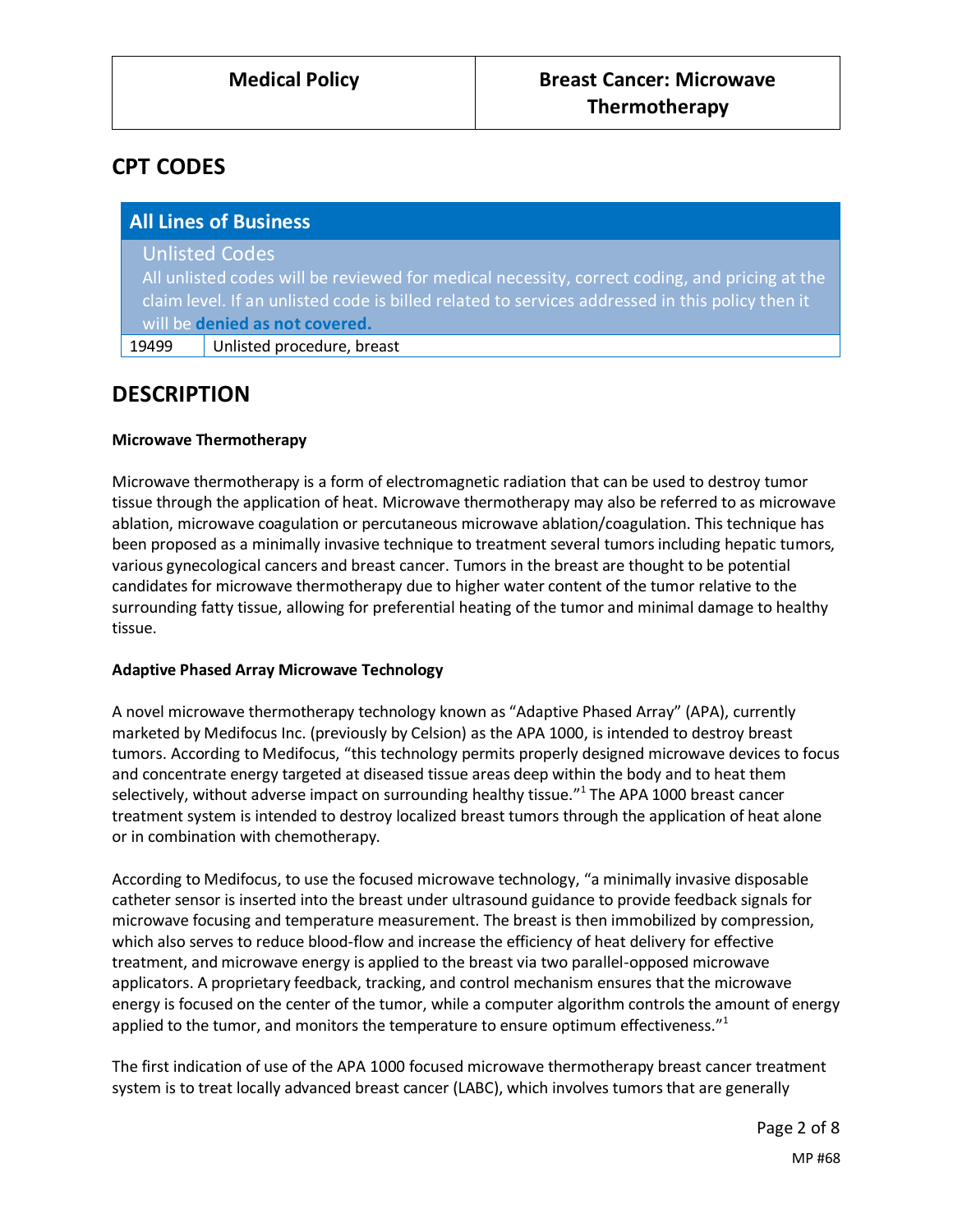treated first with chemotherapy prior to surgical resection. According to Medifocus, the APA technology, "can significantly improve the efficacy of neo-adjuvant chemotherapy in shrinking large breast cancer tumors [3-8cm diameter], improving the chance of breast conservation, and decreasing the need for radical breast surgery."<sup>1</sup>

Medifocus intends to expand the indication of use for its APA breast cancer treatment system to include the treatment for medium size breast tumors (1-3 cm), ductal carcinoma in situ (DCIS) and benign breast tumors.

### **Locally Advanced Breast Cancer (LABC)**

The current standard of care treatment for LABC is to use preoperative systemic therapy (chemotherapy and/or endocrine therapy, and in some cases radiation therapy) to induce tumor shrinkage to allow for inoperable tumors to become operable or for breast conservation surgery if the preoperative therapy results in clear surgical margins.<sup>2</sup> Microwave thermotherapy has the potential to be considered as a preoperative treatment option for LABC, to be used as an adjunct to current preoperative therapies or on its own. In addition, microwave thermotherapy has been proposed as a potential stand-alone treatment to avoid breast surgery.

## **REVIEW OF EVIDENCE**

A review of the ECRI, Hayes, Cochrane, and PubMed databases was conducted regarding the use of microwave thermotherapy as a treatment for breast cancer. Below is a summary of the available evidence identified through January 2022.

To determine the safety and efficacy of microwave thermotherapy as a treatment for locally advanced breast cancer (LABC), or other breast tumors, ideally studies comparing microwave thermotherapy to standard treatments in the form of randomized controlled trials are required.

#### Systematic Reviews

In 2010, Zhao and Wu published the results of a systematic review of minimally invasive thermal ablation techniques for early-stage breast cancer, including microwave ablation.<sup>3</sup> The reviewers stated that all three studies included were nonrandomized feasibility studies that were published by the same group of investigators and were conducted in research settings for the assessment of technical safety and feasibility.<sup>4-6</sup> The key studies from this group are described below. The reviewers reported that complete tumor ablation could be achieved in 0-8% of patients using microwave ablation. They concluded that large randomized control studies were required to assess the long-term advantages of minimally-invasive thermal ablation techniques such as microwave thermotherapy compared to the current breast conserving therapies.

In 2016, Peek et al. published the results of a systematic review of minimally invasive techniques in the treatment of breast cancer, including six studies (N=144 patients) on microwave ablation. Although ultrasound guidance was reported in three studies, in the remaining three included studies the imaging modality was not known. In adjusted analyses microwave ablation achieved the second highest rate of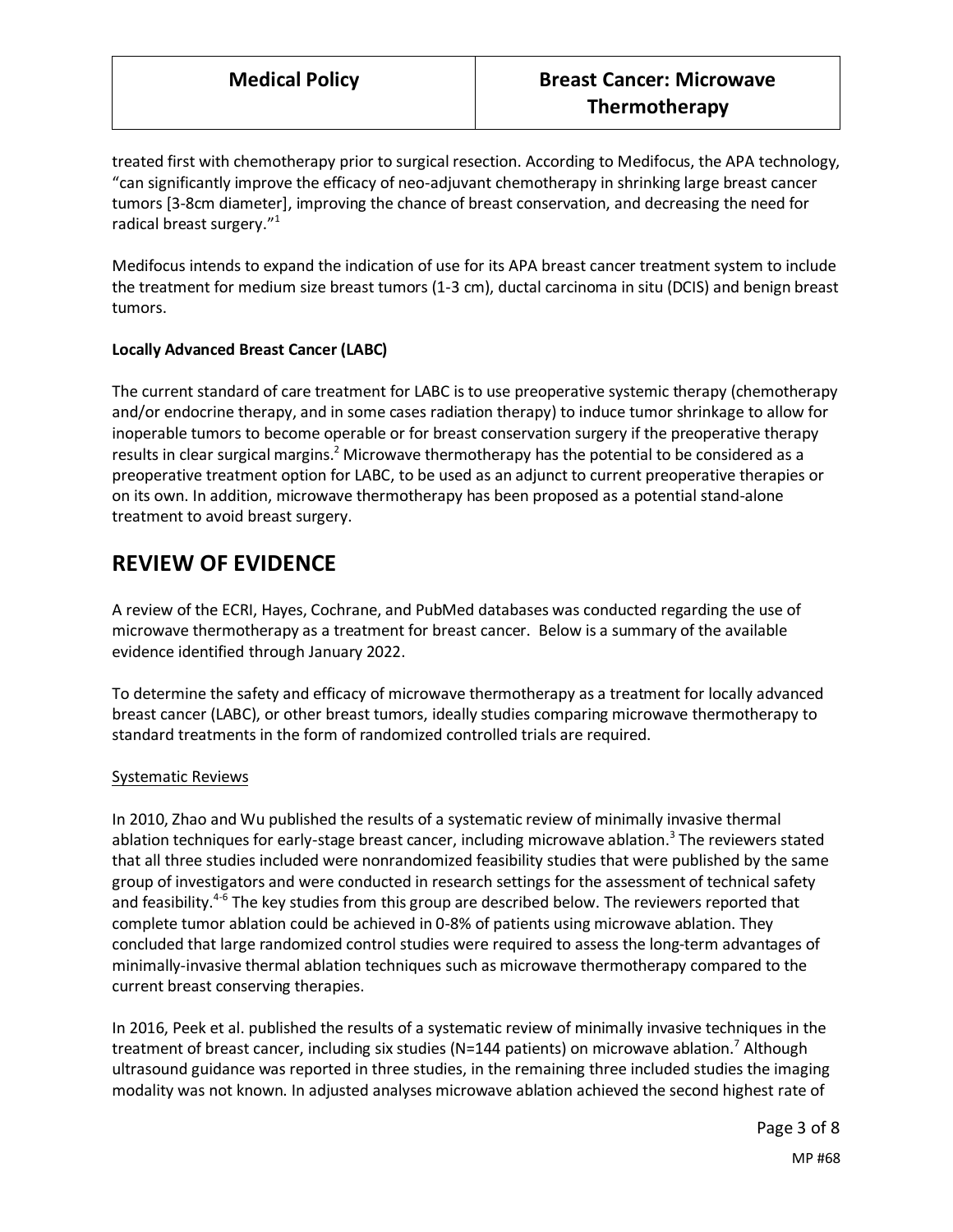complete ablation (83.2 ± 11.6%, 89 /107 patients), behind radiofrequency ablation (87.1%, 491/564 patients). No local recurrences were reported with microwave ablation, (0/144). However, microwave ablation resulted in the most complications (14.6%, 21/144). Limitations of the included studies for MWA included lack of blinding in RCTs, lack of follow up and no information on withdrawal rate. The reviewers concluded that while minimally invasive techniques are promising, that adequately powered and prospectively conducted cohort trials are required.

In 2017, Mauri et al. published the results of a systematic review that assessed the technical success, technique efficacy and complications of five minimally-invasive imaging-guided percutaneous ablation procedures of breast cancer, including microwave ablation.<sup>8</sup> Three studies (n= 78 lesions) (7%) were included in the review which addressed microwave ablation.<sup>6,9,10</sup> The pooled technical success of microwave ablation was reported as 93% (range 81-98%). Pooled technique efficacy was not reported for microwave ablation, since only one of the three studies had reported this outcome, which was 90%. The rate of major complications for microwave ablation was lower than other minimally invasive techniques (4%, 95% CI 1–17%), compared to 10% for high-intensity focused ultrasound and 6% for radiofrequency ablation. The reviewers concluded that although imaging-guided ablation techniques for breast cancer have a high rate of technical success and a low complication rate, efficacy remains suboptimal.

### Randomized Controlled Trials (RCTs)

In 2007, Vargas et al. published the results of a small, prospective, multicenter, un-blinded, RCT that investigated whether focused microwave thermotherapy in combination with neoadjuvant anthracycline-based chemotherapy (thermochemotherapy) could increase local tumor response in patients with invasive (T2, T3) breast cancer when compared with neoadjuvant anthracycline-based chemotherapy alone. <sup>11</sup> Fifteen patients were randomized to receive thermochemotherapy and thirteen patients were assigned to a control group that received chemotherapy alone. Although it was unclear what the follow-up time was, the investigators reported a weakly significant reduction in tumor volume in the thermochemotherapy group compared with the control group (88% vs. 59%, p=0.048). However, there was no significant difference between treatment groups in terms of tumor necrosis by volume. In addition, the investigators indicated that there was a lack of clinical efficacy of the experimental treatment, since the percentage of women in each group eligible for breast conserving surgery (BCS) due to treatment was similar between treatments. The impact of microwave thermotherapy on primary health outcomes such as survival was not reported in this study.

In 2008, Dooley et al. published the results of a multi-center RCT that assessed whether preoperative focused microwave thermotherapy (FMT) killed breast carcinomas prior to surgery and reduced the incidence of positive margins compared to no treatment prior to surgery, including 75 patients with early stage breast cancer receiving BCS.<sup>12</sup> Thirty four patients were randomized to an experimental group who received thermotherapy prior to surgery while 41 patients were assigned to the control group who received surgery only. Post-treatment there was a nonsignificant difference in positive margin reduction between groups (0 of 34 [0%] patients in the thermotherapy arm had positive margins versus 4 of 41 [9.8%] in the surgery-alone; p=0.13).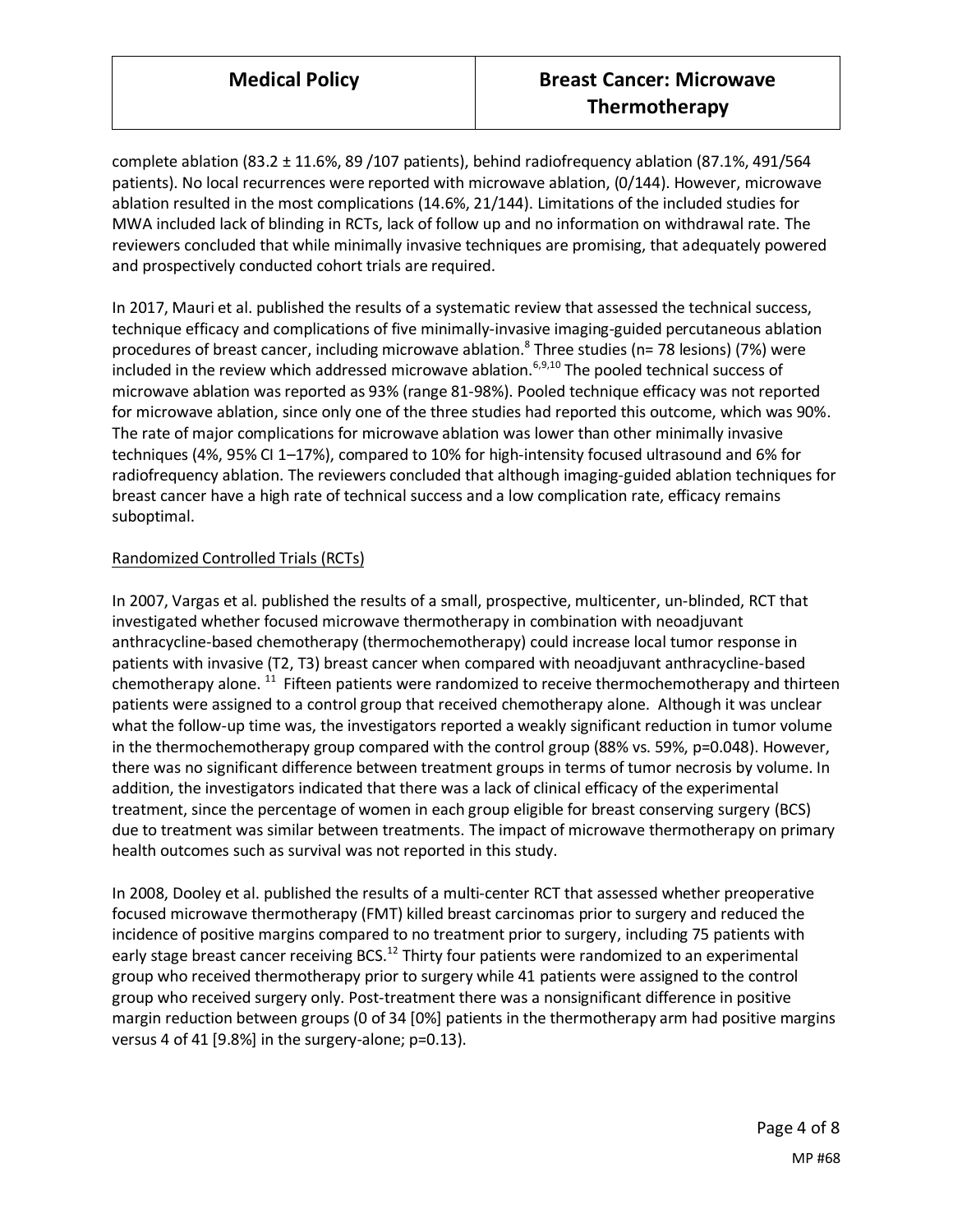#### Nonrandomized Studies

In 2010, Dooley et al. published a review that summarized the results of four clinical studies performed by their group, including the two RCTs described above as well as two nonrandomized studies that evaluated FMT for preoperative treatment of invasive breast cancer.<sup>4,6,11-13</sup> All clinical studies were published between 2002 and 2007, and the RCTs are described in detail above. In the initial phase I study, eight of 10 (80%) participants receiving one low dose of focused microwave thermotherapy prior to mastectomy had a partial tumor response after 5-18 days post-treatment and significant reduction in tumor size in six out of 10 (60%) of patients.<sup>4</sup> In the phase II study, the focused microwave thermotherapy dose was increased to stimulate 100% pathologic tumor cell kill for invasive carcinoma prior to BCS.<sup>6</sup> In this study, tumor size was unchanged after thermotherapy but pathologic necrosis was achieved in 17 (68%) patients, with complete necrosis achieved in two patients. Adverse events reported in these clinical studies include severe pain, erythema, edema, second- and third-degree burns, skin blistering, flap necrosis and nipple retraction. The authors concluded that the clinical studies performed by their group suggested FMT elicited both a reduction in positive tumor margins as a heatalone treatment for early-stage breast cancer and a reduction in tumor volume when used in combination with anthracycline-based chemotherapy for patients with large breast cancer tumors, but larger RCTs were required to verify these conclusions.

In 2012, Zhou et al. published the results a case series of 41 patients with small breast cancer treated with microwave thermotherapy, which they referred to as "percutaneous microwave coagulation (PMC)".<sup>9</sup> The group reported that 37 of 41 cases (90%; 95% confidence interval [CI]: 76.9% - 97.3%) showed complete tumor coagulation, as observed by using α-NADH-diaphorase staining. Of 38 cases diagnosed with invasive ductal carcinoma, 36 cases (95%; 95% CI: 82.3%, 99.4%) showed complete tumor coagulation. Adverse events reported included thermal injuries to the skin and pectoralis major muscle in three cases. The authors concluded that although the treatment was feasible, larger-scale clinical trials were needed to validate PMC for adoption into a standard clinical practice.

In 2014, Zhou et al. reported on a second smaller pilot study to evaluate the effects of microwave ablation (MWA) by assessing the ablation zone by magnetic resonance (MR) imaging as well as pathological changes after MWA in twelve women with non-operable LABC.<sup>10</sup> All women were treated by MWA and then neoadjuvant chemotherapy, followed by surgery. At 24-hours post-ablation the ablation zones had a mean diameter between 2.23- 2.98 cm, and the ablated area became gradually smaller in MR imaging. No adverse effects related to MWA were noted in all 12 patients during and after MWA. Pathological evaluation confirmed the effect about three months after MWA. However, the investigators noted that long-term effect of MWA in the treatment of small breast cancer is needed.

#### Summary

The studies conducted on microwave thermotherapy for the treatment of breast cancer, the vast majority of which have been published by the same team of investigators, have been small in sample size and have used various treatment protocols to determine the most effective temperature and length of treatment sessions that are needed for tumoricidal effects to be obtained. Total ablation of all tumor cells has yet to be achieved and numerous adverse events have been reported with microwave thermotherapy. In addition, it is unknown what long-term effect microwave thermotherapy will have on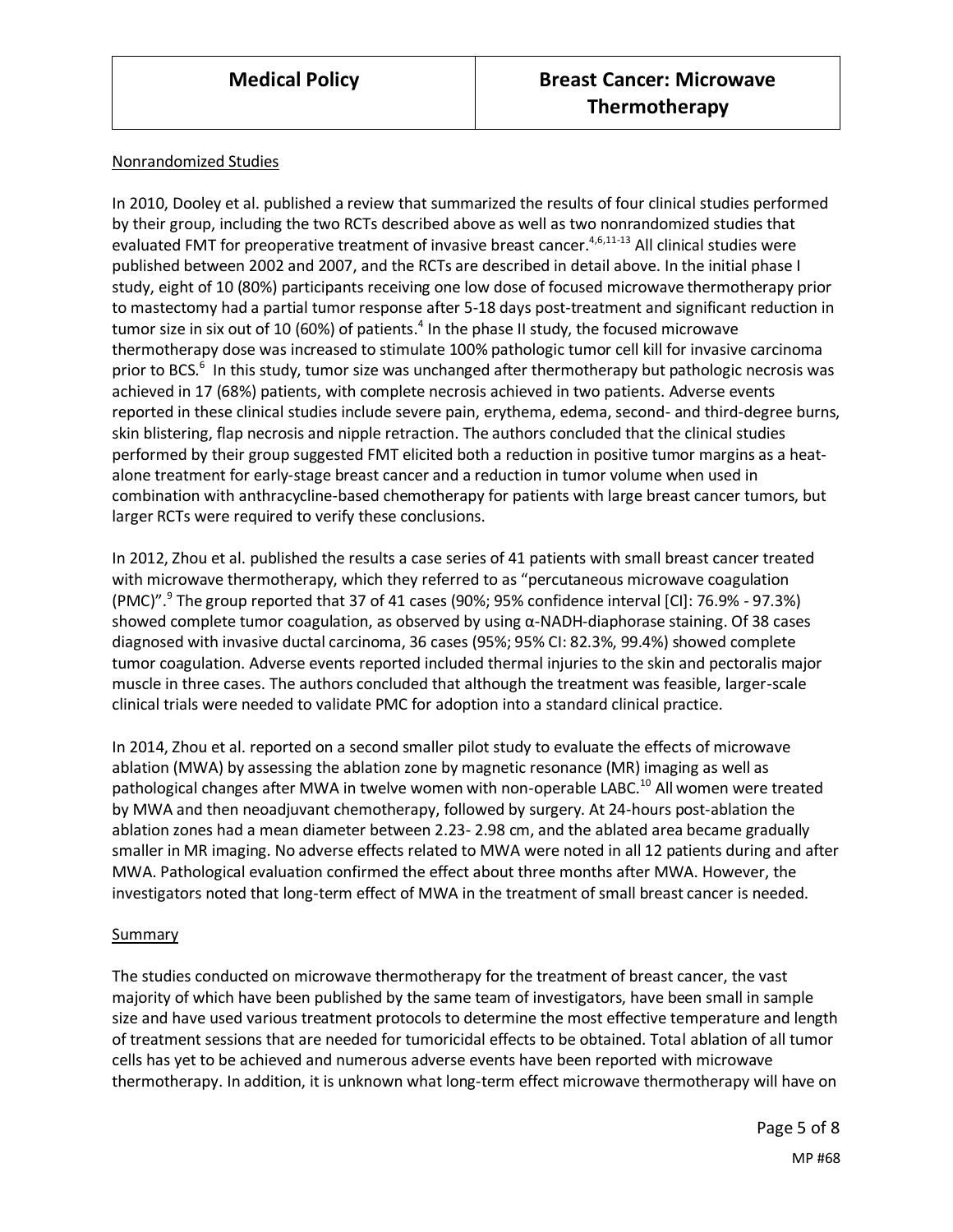breast tissue conservation and effective cancer ablation. None of the studies identified reported on survival outcomes.

# **CLINICAL PRACTICE GUIDELINES**

No clinical practice guidelines, including those published by the National Comprehensive Cancer Network (NCCN) and the American Society of Clinical Oncology (ASCO) address microwave thermotherapy as a treatment for breast cancer.

## <span id="page-5-0"></span>**CENTERS FOR MEDICARE & MEDICAID**

As of 2/11/2022, no Centers for Medicare & Medicaid (CMS) coverage guidance was identified which addresses microwave thermotherapy for breast tumors.

### **POLICY SUMMARY**

There is insufficient evidence regarding the safety and efficacy of focused microwave thermotherapy as a treatment for breast tumors. The limited number of studies comparing microwave thermotherapy to current standard of care preoperative treatments, prior to breast surgery, are small in sample size and are mainly published by one group of investigators. Additional independent randomized controlled studies are needed to evaluate the long-term safety and effectiveness of this treatment, whether used as an adjunct to other therapies or as a stand-alone treatment prior to surgical resection and breast conserving surgery. In addition, there is a lack of support from clinical practice guidelines for microwave thermotherapy to treat breast tumors.

## **INSTRUCTIONS FOR USE**

Company Medical Policies serve as guidance for the administration of plan benefits. Medical policies do not constitute medical advice nor a guarantee of coverage. Company Medical Policies are reviewed annually and are based upon published, peer-reviewed scientific evidence and evidence-based clinical practice guidelines that are available as of the last policy update. The Companies reserve the right to determine the application of Medical Policies and make revisions to Medical Policies at any time. Providers will be given at least 60-days' notice of policy changes that are restrictive in nature.

The scope and availability of all plan benefits are determined in accordance with the applicable coverage agreement. Any conflict or variance between the terms of the coverage agreement and PHP and PHA Medical Policy will be resolved in favor of the coverage agreement.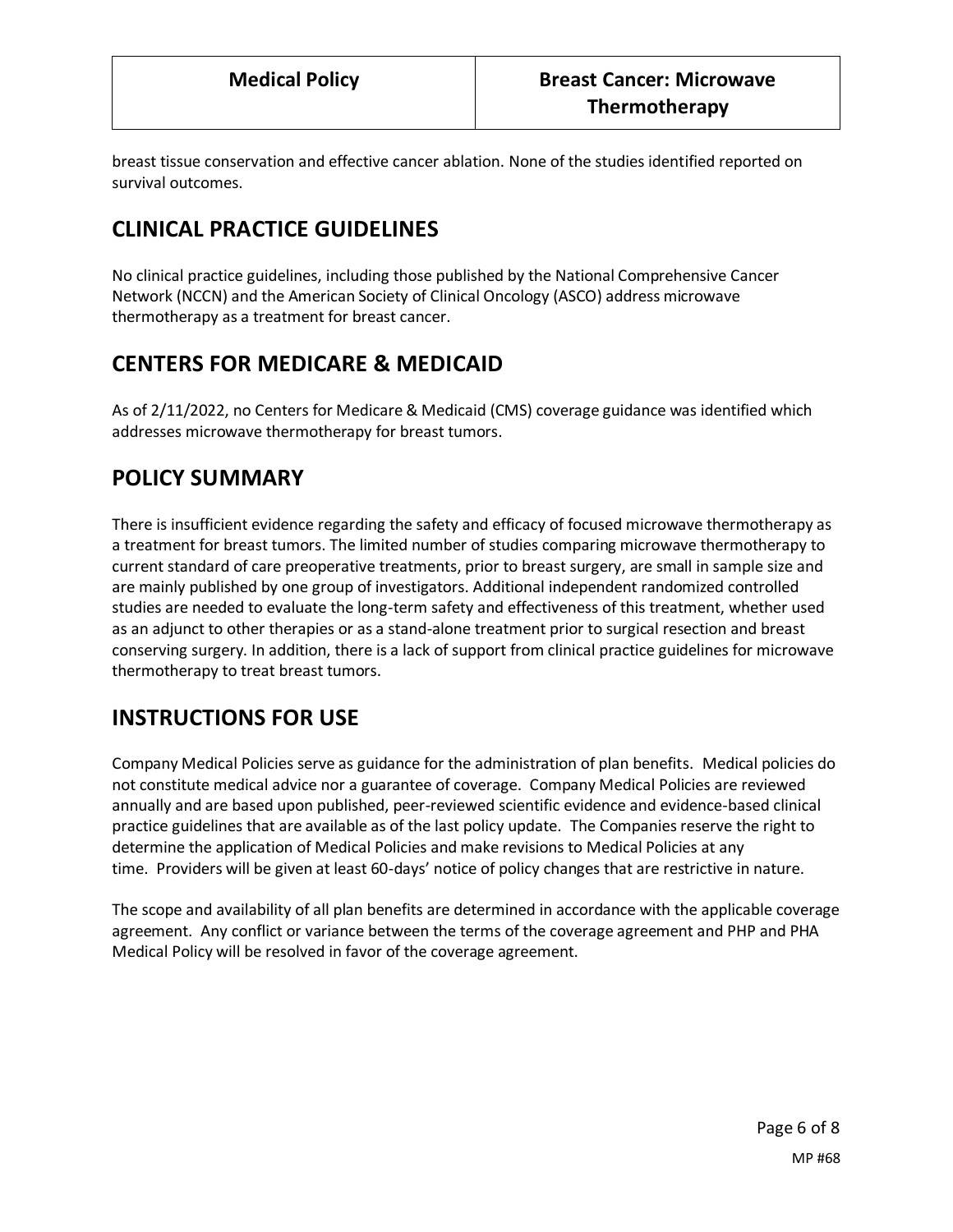## **REGULATORY STATUS**

### Mental Health Parity Statement

Coverage decisions are made on the basis of individualized determinations of medical necessity and the experimental or investigational character of the treatment in the individual case. In cases where medical necessity is not established by policy for specific treatment modalities, evidence not previously considered regarding the efficacy of the modality that is presented shall be given consideration to determine if the policy represents current standards of care.

## **REFERENCES**

- 1. Medifocus Inc. company website. [https://medifocusinc.com/breast-cancer-treatment/.](https://medifocusinc.com/breast-cancer-treatment/) Accessed 12/18/2020.
- 2. National Comprehensive Cancer Network (NCCN) Clinical Practice Guidelines in Oncology. Breast Cancer. Version 6.2020. Updated 9/8/2020. [https://www.nccn.org/professionals/physician\\_gls/pdf/breast\\_blocks.pdf.](https://www.nccn.org/professionals/physician_gls/pdf/breast_blocks.pdf) Published 2020. Accessed 12/18/2020.
- 3. Zhao Z, Wu F. Minimally-invasive thermal ablation of early-stage breast cancer: a systemic review. *European journal of surgical oncology : the journal of the European Society of Surgical Oncology and the British Association of Surgical Oncology.* 2010;36(12):1149-1155.
- 4. Gardner RA, Vargas HI, Block JB, et al. Focused microwave phased array thermotherapy for primary breast cancer. *Annals of surgical oncology.* 2002;9(4):326-332.
- 5. Vargas HI, Dooley WC, Gardner RA, Gonzalez KD, Heywang-Kobrunner SH, Fenn AJ. Success of sentinel lymph node mapping after breast cancer ablation with focused microwave phased array thermotherapy. *American journal of surgery.* 2003;186(4):330-332.
- 6. Vargas HI, Dooley WC, Gardner RA, et al. Focused microwave phased array thermotherapy for ablation of early-stage breast cancer: results of thermal dose escalation. *Annals of surgical oncology.* 2004;11(2):139-146.
- 7. Peek MC, Ahmed M, Napoli A, Usiskin S, Baker R, Douek M. Minimally invasive ablative techniques in the treatment of breast cancer: a systematic review and meta-analysis. *International journal of hyperthermia : the official journal of European Society for Hyperthermic Oncology, North American Hyperthermia Group.* 2016:1-12.
- 8. Mauri G, Sconfienza LM, Pescatori LC, et al. Technical success, technique efficacy and complications of minimally-invasive imaging-guided percutaneous ablation procedures of breast cancer: A systematic review and meta-analysis. *European radiology.* 2017;27(8):3199-3210.
- 9. Zhou W, Zha X, Liu X, et al. US-guided percutaneous microwave coagulation of small breast cancers: a clinical study. *Radiology.* 2012;263(2):364-373.
- 10. Zhou W, Jiang Y, Chen L, et al. Image and pathological changes after microwave ablation of breast cancer: a pilot study. *European journal of radiology.* 2014;83(10):1771-1777.
- 11. Vargas HI, Dooley WC, Fenn AJ, Tomaselli MB, Harness JK. Study of preoperative focused microwave phased array thermotherapy in combination with neoadjuvant anthracycline-based chemotherapy for large breast carcinomas. *Cancer Therapy.* 2007;5(2):401-408.